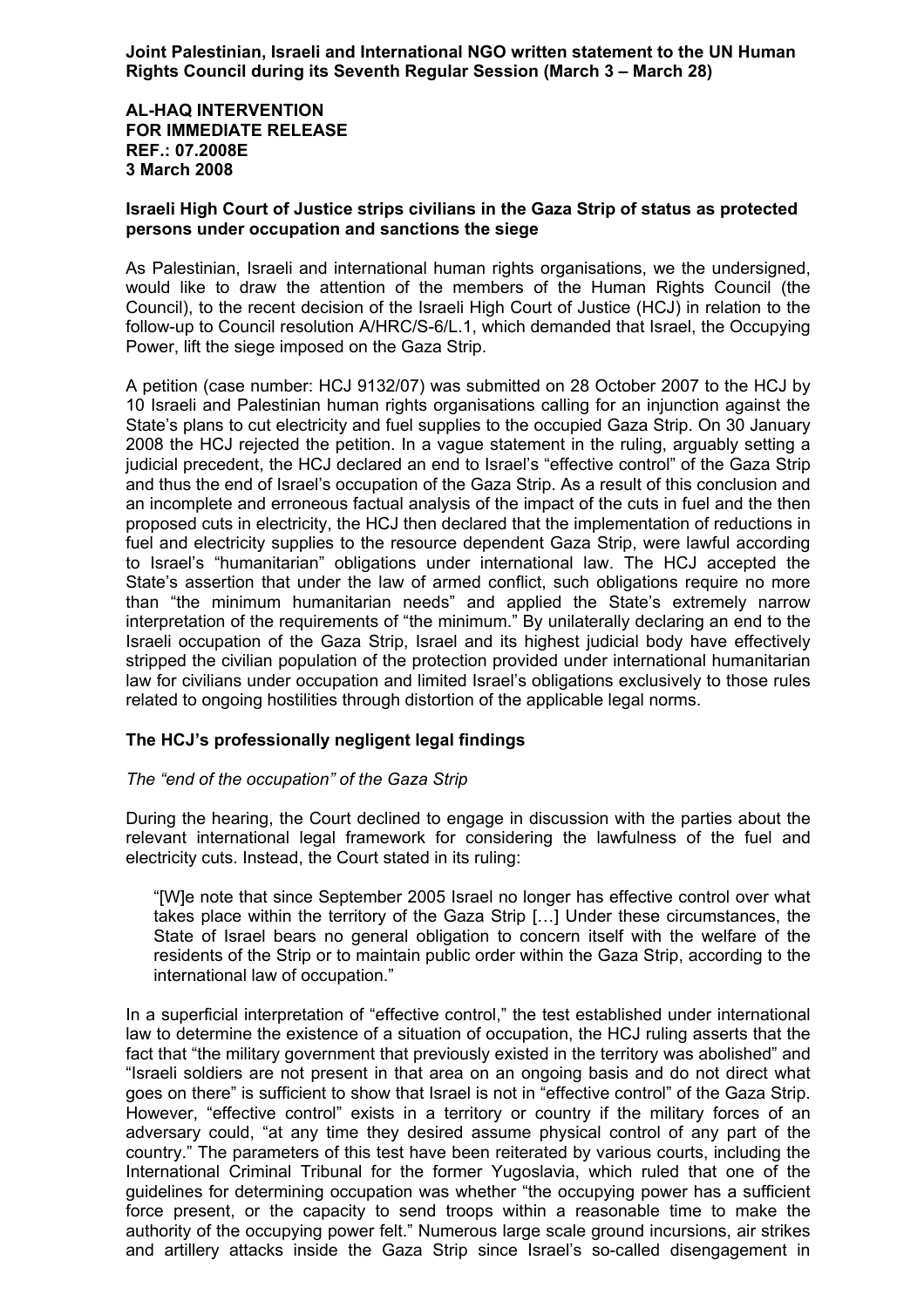September 2005 have demonstrated Israel's ability to assume physical control of any part of the area at any time it desires.

Further, it is well recognised that the concept of "effective control" encompasses both military and administrative control over the occupied territory. Israel retains control over Gaza's airspace, territorial waters and land borders, in addition to the civil population registry, meaning that Israel, rather than the Palestinian National Authority or any other authority, has the power to grant citizenship and issue identity cards. The HCJ did not acknowledge that the exercise of these administrative powers is constitutive of "effective control." The Court's ruling therefore betrays a wilfully incomplete analysis of the elements of "effective control."

#### *Implications of the "end of the occupation" on Israel's humanitarian obligations*

The result of the denial of Israel's occupation of the Gaza Strip is the lessening of its obligations towards the civilian population. The Court has allowed a dangerous precedent in permitting the Israeli government to limit its obligations towards the civilian population of the occupied Gaza Strip exclusively to those of a combating party during hostilities. The HCJ, for example, accepted the State's argument that Israel's humanitarian obligations under customary international law are derived from Article 23 of the Fourth Geneva Convention and Article 70 of Additional Protocol I. These articles are not part of the specific rules related to occupation and require only a passive obligation by one party to an armed conflict to permit a third party to provide a certain limited basket of consignments and relief to the enemy civilian population.

By contrast, as an Occupying Power, under the Fourth Geneva Convention Israel's obligations toward the people of the Gaza Strip include not only a duty to not hinder the supply of relief and consignments to the civilian population but also a positive duty to "**bring in** the necessary foodstuffs, medical stores and other articles…,"<sup>1</sup> of "**ensuring and maintaining**, with the cooperation of the national and local authorities, the **medical** and **hospital establishments** and **services**, **public health** and **hygiene**…"<sup>2</sup> and "**agree to relief schemes…and facilitate them by all the means at its disposal**…[s]uch schemes…shall consist, in particular, of the provision of consignments of food stuffs, medical supplies and clothing"<sup>3</sup>. It is noted that under the law of occupation, the provision of relief for the civilian population of the Gaza Strip through third party intermediaries does not relieve Israel, the Occupying Power, of the above obligations.<sup>4</sup>

The HCJ correctly accepted the State's obligations under Article 54 of Additional Protocol I, which codifies the customary prohibition on "removing or rendering useless objects indispensable to the survival of the civilian population." This norm applies during international armed conflict irrespective of occupation**.** However, the HCJ failed to find that the cut in fuel and ostensibly electricity supplies would so affect objects indispensable to the survival of the civilian population. The HCJ disregarded evidence, including documentation issued by UN agencies, which clearly indicated that the fuel cuts already underway, even before a cut in electricity was imposed, were gravely impacting upon the functioning of essential civilian infrastructure, including hospitals and water and sanitation services.

*The HCJ ignored the absolute prohibition on collective punishment and reprisals and failed to uphold the principle of humanity* 

The HCJ's ruling recognised some of Israel's customary international law obligations while ignoring others. Pre-eminent among those customary international law obligations that the HCJ chose to ignore are the absolute prohibitions on collective punishment and reprisals against protected persons.<sup>5</sup> Yet, the punitive intention behind the fuel and electricity cuts

 $\overline{a}$ 

<sup>&</sup>lt;sup>1</sup> Article 55, Fourth Geneva Convention.

<sup>&</sup>lt;sup>2</sup> Article 56, Fourth Geneva Convention.

<sup>&</sup>lt;sup>3</sup> Article 59, Fourth Geneva Convention.

<sup>4</sup> Article 60, Fourth Geneva Convention.

<sup>&</sup>lt;sup>5</sup> The customary prohibitions on reprisals and collective punishment are codified in Article 33 of the Fourth Geneva Convention.